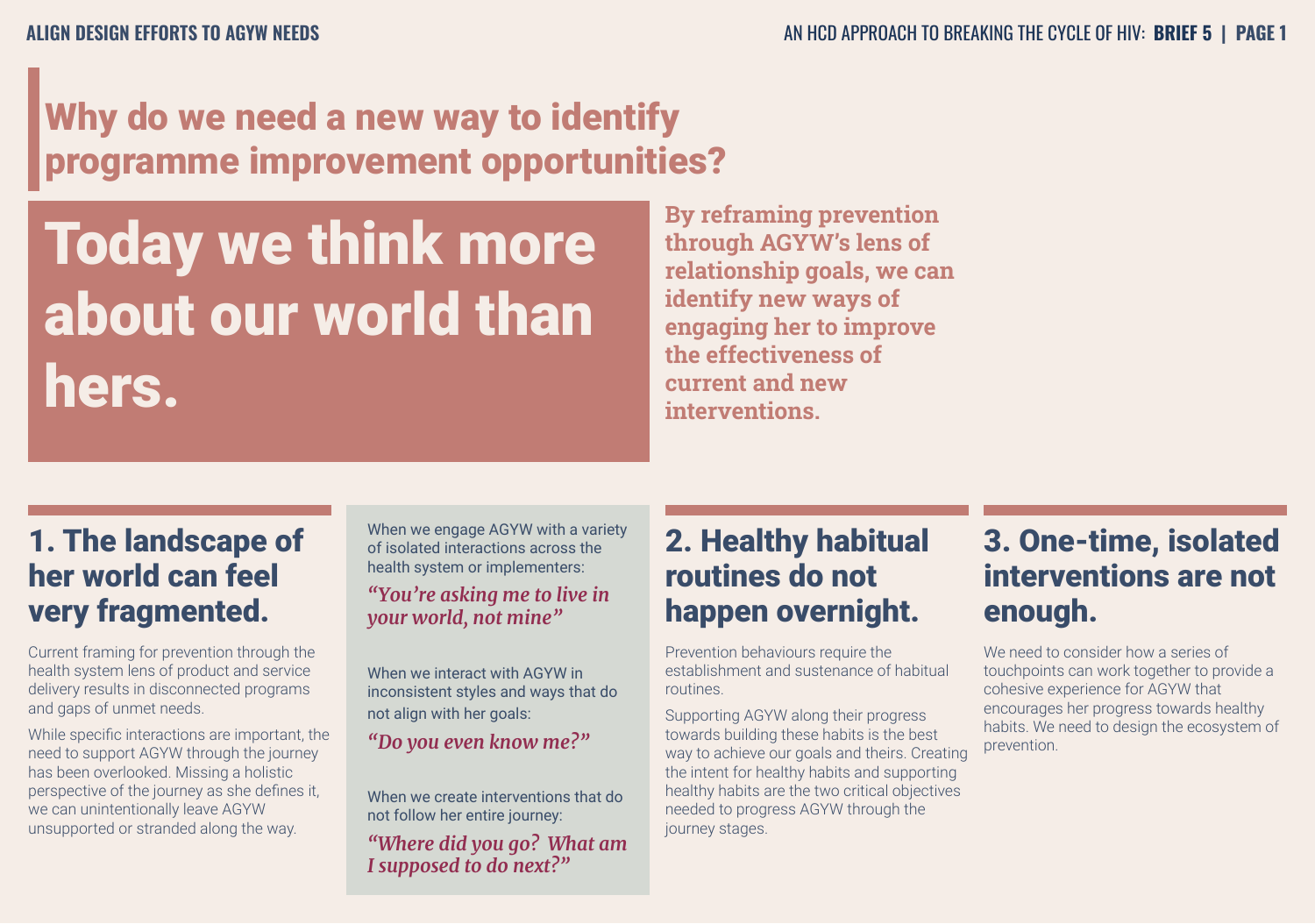# How do we use this work to identify programme improvement opportunities?

# Support her goals, don't push goals on her.

**This body of work prioritised the challenges that AGYW encounter. By ensuring interventions address these specific challenges, we can equip her to achieve her personal journey and healthy prevention behavior.**

#### 1. Understand how organisations fit into her journey. 2. Meet her where she is.

Even if an organisation is not focussed on every part of the journey to a healthy habit, it is important to know what comes before and after after engagement with AGYW.

Working together with other organisations can improve our ability to craft an experience that feels cohesive to AGYW and supports her progress.

# Each segment is motivated by different relationship goals and experience the

prioritised challenges with different intensities. If an organisation is focussed on engaging certain segments in more targeted ways, this work identifies the prioritised challenges which have more prominence in each segment's lives.

These challenges can be addressed for all of the segments by adapting communication styles and influencers that are relevant to them. Consider how to engage each different segment across every touchpoint.

#### **HIV Prevention Market Manager**



Supported by the Bill & Melinda Gates Foundation *avac@avac.org*

*Contact the project team at: Upstream Thinking or Final Mile Consulting*